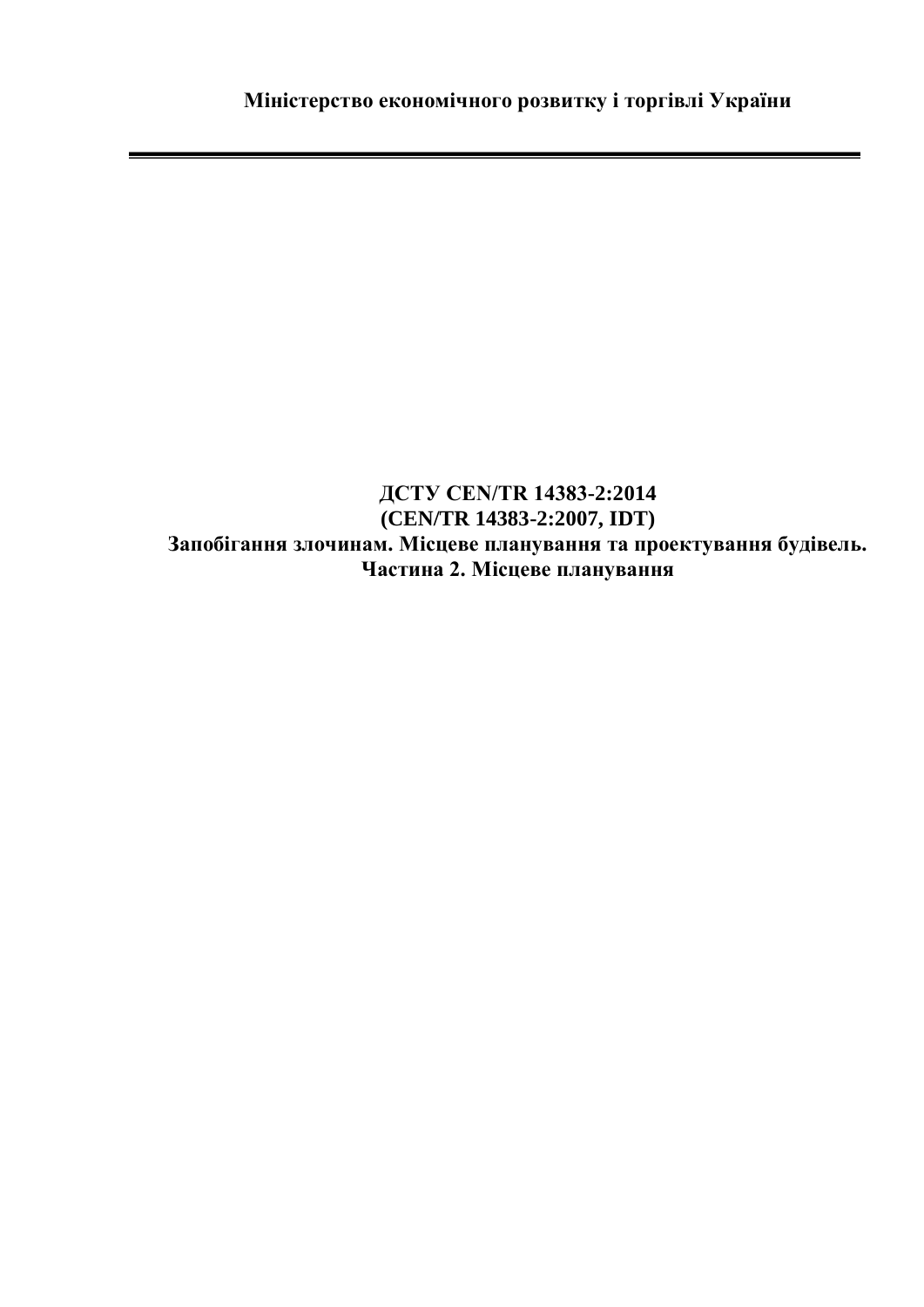CEN/TR 14383-2:2007 Prevention of crime - Urban planning and building design - Part 2: Urban planning

Прийнято як національний стандарт методом підтвердження за позначенням ДСТУ CEN/TR 14383-2:2014 Запобігання злочинам. Місцеве планування та проектування будівель. Частина 2. Місцеве планування

Наказ від 30.12.2014 № 1494

Чинний від 1 січня 2016 року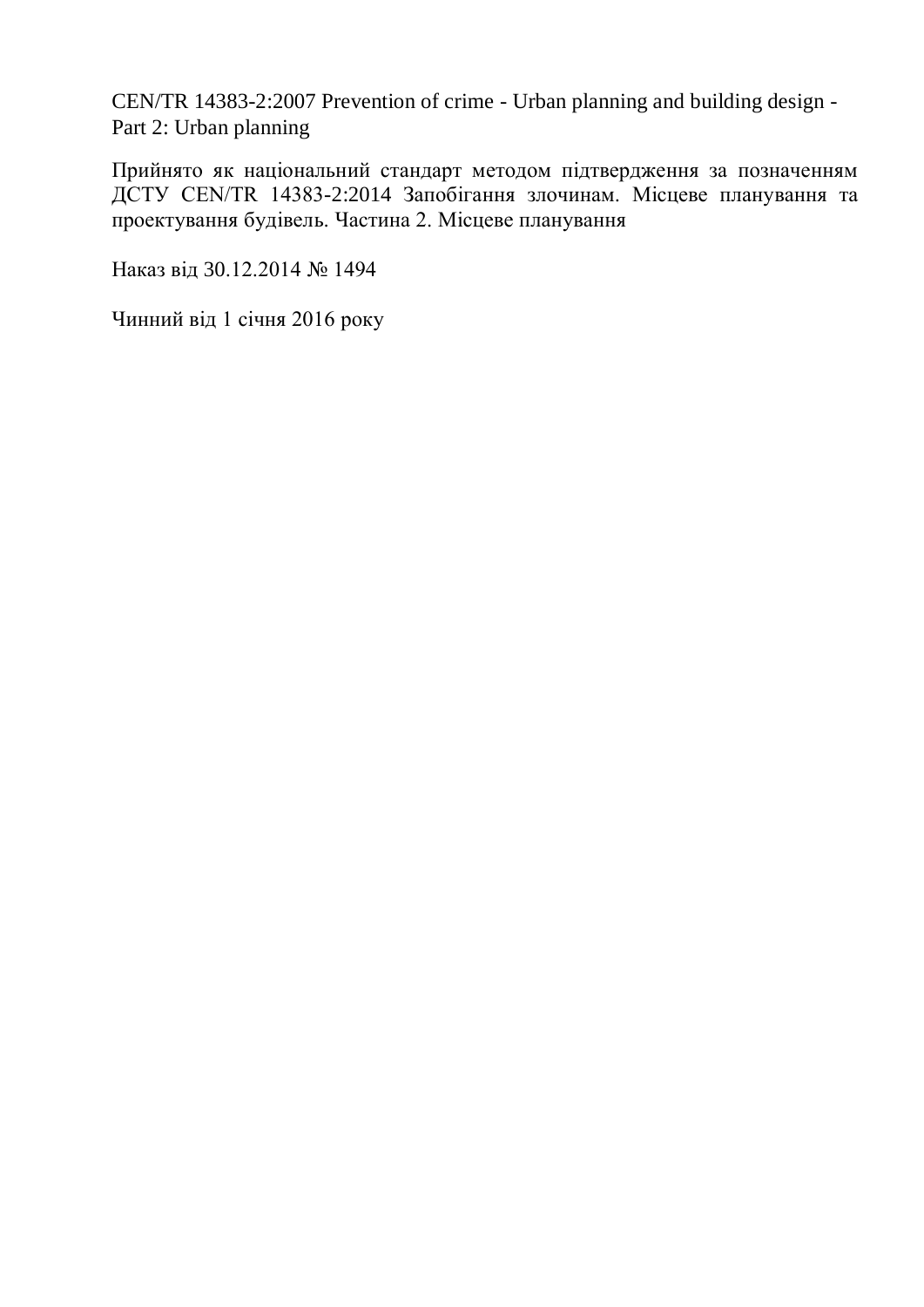## **CONTENTS**

Foreword

Introduction

1 Scope

2 Normative references

- 3 Terms and definitions
- 4 Preliminary questions: the area, its crime problems and the stakeholders
- 5 Urban Planning and Design Guidelines

6 Process to prevent and reduce crime and fear of crime by urban planning and management

Annex A (informative) Crime Assessment – Examples of elements to take into account

- A.1 Introduction
- A.2 Risk assessment: three general aspects
- A.3 Specific risk assessment factors for six types of crime and for fear of crime

Annex B (informative) Crime review - Problem identification in an existing area

Annex C (informative) Fear of crime

- C.1 Introduction
- C.2 Factors which characterise an "unsafe location":
- C.2.1 Fear generating activities
- C.2.2 Vandalism and bad maintenance
- C.3 Problematic urban design
- C.3.1 Lack of control
- C.3.2 Isolation lack of visibility by others
- C.3.3 Lack of orientation and alternative routes

Annex D (informative) Safety audit framework of an urban project

- D.1 The basic principles
- D.2 Urban planning strategies
- D.2.1 Taking into account the existing social and physical structures
- D.2.2 Guaranteeing accessibility and avoiding enclaves
- D.2.3 Creating vitality (blending functions and attractive layout)

D.2.4 Providing mixed status (blending socio-economic groups, avoiding isolation and segregation)

- D.2.5 Creating adequate urban density to allow vitality and natural surveillance
- D.2.6 Avoiding physical barriers (due to infrastructures etc.) and waste land
- D.3 Urban design strategies
- D.3.1 Layout (continuity of urban fabric and pedestrian and bicycle routes)
- D.3.2 Specific location of activities

D.3.3 Time schedules coordination to guarantee continuous natural surveillance

D.3.4 Visibility (overview, sight lines between e.g. dwellings and public space, lighting, etc.)

D.3.5 Accessibility (orientation, space to move, alternatives routes, limiting access for non-authorized people)